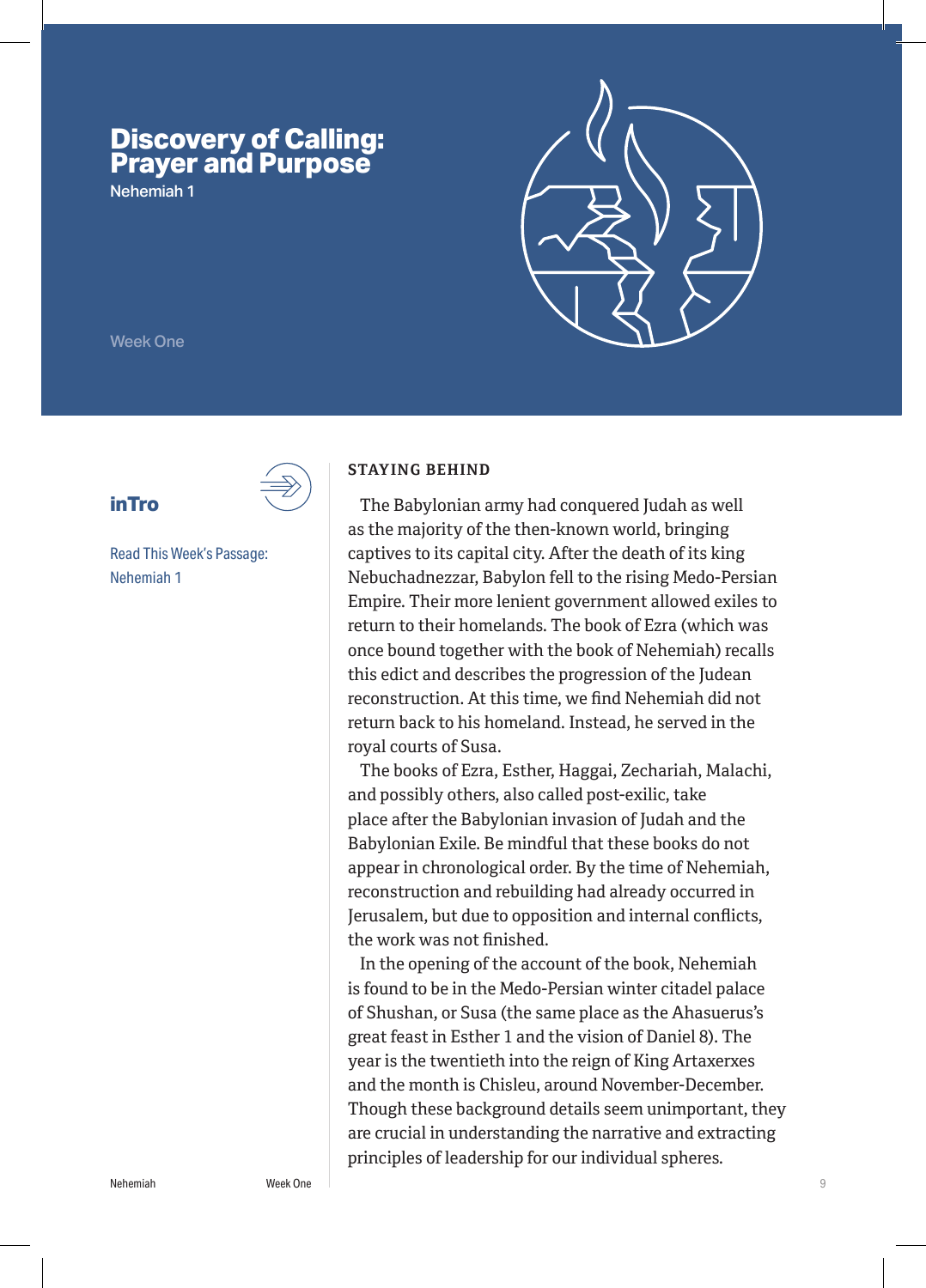| <b>inScrib</b> |                                          |  |  |  |  |  |  |  |  |  |    |          |
|----------------|------------------------------------------|--|--|--|--|--|--|--|--|--|----|----------|
|                |                                          |  |  |  |  |  |  |  |  |  |    |          |
|                | Write out Nehemiah 1 from the            |  |  |  |  |  |  |  |  |  |    |          |
|                | translation of your choice. If           |  |  |  |  |  |  |  |  |  |    |          |
|                | you're pressed for time, write           |  |  |  |  |  |  |  |  |  |    |          |
|                | out Nehemiah 1:4-11. You may             |  |  |  |  |  |  |  |  |  |    |          |
|                | also rewrite the passage in you          |  |  |  |  |  |  |  |  |  |    |          |
|                | own words, outline it, or mind           |  |  |  |  |  |  |  |  |  |    |          |
|                | map the chapter.                         |  |  |  |  |  |  |  |  |  |    |          |
|                |                                          |  |  |  |  |  |  |  |  |  |    |          |
|                |                                          |  |  |  |  |  |  |  |  |  |    |          |
|                |                                          |  |  |  |  |  |  |  |  |  |    |          |
|                |                                          |  |  |  |  |  |  |  |  |  |    |          |
|                |                                          |  |  |  |  |  |  |  |  |  |    |          |
|                |                                          |  |  |  |  |  |  |  |  |  |    |          |
|                |                                          |  |  |  |  |  |  |  |  |  |    |          |
|                |                                          |  |  |  |  |  |  |  |  |  |    |          |
|                |                                          |  |  |  |  |  |  |  |  |  |    |          |
|                |                                          |  |  |  |  |  |  |  |  |  |    |          |
|                |                                          |  |  |  |  |  |  |  |  |  |    |          |
|                |                                          |  |  |  |  |  |  |  |  |  |    |          |
|                |                                          |  |  |  |  |  |  |  |  |  |    |          |
|                |                                          |  |  |  |  |  |  |  |  |  |    |          |
|                |                                          |  |  |  |  |  |  |  |  |  |    |          |
|                |                                          |  |  |  |  |  |  |  |  |  |    |          |
|                |                                          |  |  |  |  |  |  |  |  |  |    |          |
|                |                                          |  |  |  |  |  |  |  |  |  |    |          |
|                |                                          |  |  |  |  |  |  |  |  |  |    |          |
|                |                                          |  |  |  |  |  |  |  |  |  |    |          |
|                |                                          |  |  |  |  |  |  |  |  |  |    |          |
|                |                                          |  |  |  |  |  |  |  |  |  |    |          |
|                |                                          |  |  |  |  |  |  |  |  |  |    |          |
|                |                                          |  |  |  |  |  |  |  |  |  |    |          |
|                |                                          |  |  |  |  |  |  |  |  |  |    |          |
|                |                                          |  |  |  |  |  |  |  |  |  |    |          |
|                |                                          |  |  |  |  |  |  |  |  |  |    |          |
|                |                                          |  |  |  |  |  |  |  |  |  |    |          |
|                |                                          |  |  |  |  |  |  |  |  |  |    |          |
|                |                                          |  |  |  |  |  |  |  |  |  |    |          |
|                |                                          |  |  |  |  |  |  |  |  |  |    |          |
|                |                                          |  |  |  |  |  |  |  |  |  |    |          |
|                |                                          |  |  |  |  |  |  |  |  |  |    |          |
|                | Discovery of Calling: Prayer and Purpose |  |  |  |  |  |  |  |  |  | 10 | $\alpha$ |
|                |                                          |  |  |  |  |  |  |  |  |  |    |          |



### **inScribe**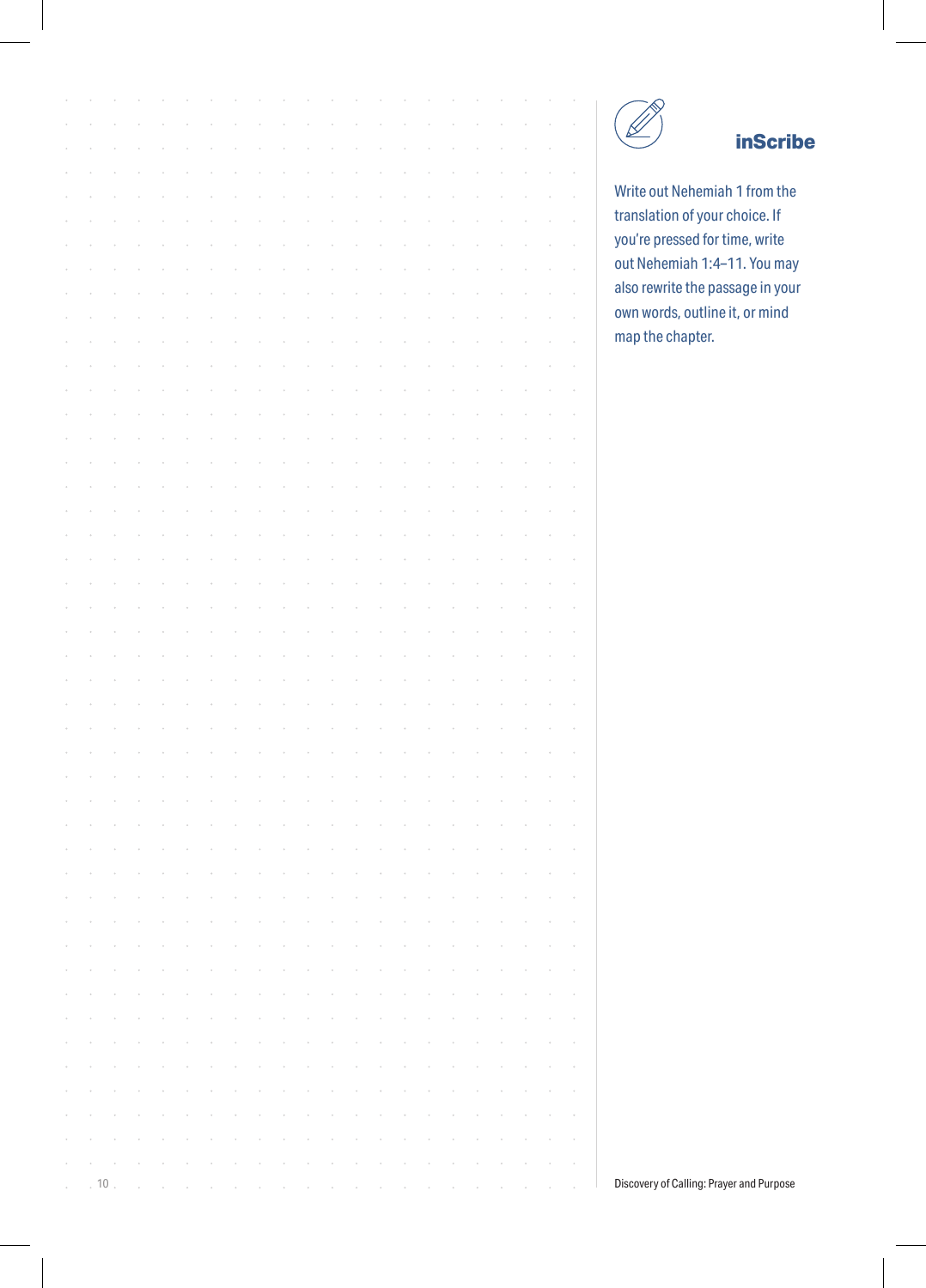### **inGest**



 $\rightarrow$ 

Go back to your scribed text and study the passage.

**Circle** repeated words/ phrases/ideas

**Underline** words/phrases that are important and have meaning to you

Draw **Arrows** to connect words/ phrases to other associated or related words/phrases

Memorize your favorite verse. Write it out multiple times to help memorization.

What is your prayer life like? What promises can you claim for situations in your life? Do you have a vision for your role in God's work?



Read more at www.inversebible.org/neh1-3

Nehemiah Week One 11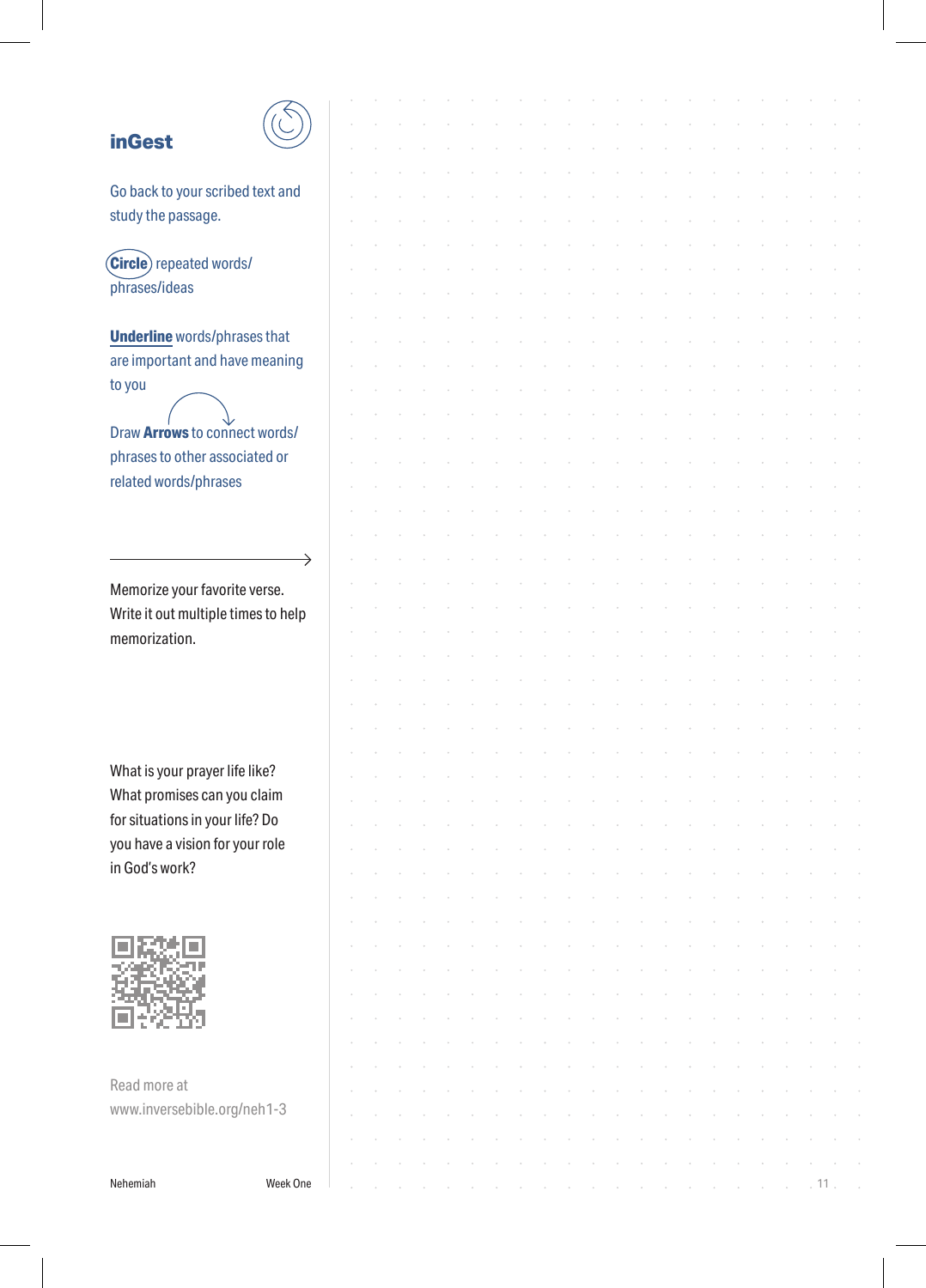|  |    |  |  |  |  |  |  |  |  |  | <b>inTerpr</b>                           |
|--|----|--|--|--|--|--|--|--|--|--|------------------------------------------|
|  |    |  |  |  |  |  |  |  |  |  |                                          |
|  |    |  |  |  |  |  |  |  |  |  | After looking at your scribed            |
|  |    |  |  |  |  |  |  |  |  |  | and annotated text, what speci           |
|  |    |  |  |  |  |  |  |  |  |  | insights do your marks overall           |
|  |    |  |  |  |  |  |  |  |  |  | seem to point to?                        |
|  |    |  |  |  |  |  |  |  |  |  |                                          |
|  |    |  |  |  |  |  |  |  |  |  |                                          |
|  |    |  |  |  |  |  |  |  |  |  | ←                                        |
|  |    |  |  |  |  |  |  |  |  |  | What questions emerge after              |
|  |    |  |  |  |  |  |  |  |  |  | studying this passage? What              |
|  |    |  |  |  |  |  |  |  |  |  | parts are difficult?                     |
|  |    |  |  |  |  |  |  |  |  |  |                                          |
|  |    |  |  |  |  |  |  |  |  |  |                                          |
|  |    |  |  |  |  |  |  |  |  |  |                                          |
|  |    |  |  |  |  |  |  |  |  |  |                                          |
|  |    |  |  |  |  |  |  |  |  |  |                                          |
|  |    |  |  |  |  |  |  |  |  |  | What other principles and                |
|  |    |  |  |  |  |  |  |  |  |  | conclusions do you find?                 |
|  |    |  |  |  |  |  |  |  |  |  |                                          |
|  |    |  |  |  |  |  |  |  |  |  |                                          |
|  |    |  |  |  |  |  |  |  |  |  |                                          |
|  |    |  |  |  |  |  |  |  |  |  |                                          |
|  |    |  |  |  |  |  |  |  |  |  |                                          |
|  |    |  |  |  |  |  |  |  |  |  |                                          |
|  |    |  |  |  |  |  |  |  |  |  |                                          |
|  |    |  |  |  |  |  |  |  |  |  |                                          |
|  |    |  |  |  |  |  |  |  |  |  |                                          |
|  |    |  |  |  |  |  |  |  |  |  |                                          |
|  |    |  |  |  |  |  |  |  |  |  |                                          |
|  |    |  |  |  |  |  |  |  |  |  |                                          |
|  |    |  |  |  |  |  |  |  |  |  |                                          |
|  |    |  |  |  |  |  |  |  |  |  |                                          |
|  |    |  |  |  |  |  |  |  |  |  |                                          |
|  |    |  |  |  |  |  |  |  |  |  |                                          |
|  |    |  |  |  |  |  |  |  |  |  |                                          |
|  |    |  |  |  |  |  |  |  |  |  |                                          |
|  |    |  |  |  |  |  |  |  |  |  |                                          |
|  |    |  |  |  |  |  |  |  |  |  |                                          |
|  |    |  |  |  |  |  |  |  |  |  | Read more at                             |
|  |    |  |  |  |  |  |  |  |  |  | www.inversebible.org/neh1-4              |
|  |    |  |  |  |  |  |  |  |  |  |                                          |
|  |    |  |  |  |  |  |  |  |  |  |                                          |
|  | 12 |  |  |  |  |  |  |  |  |  | Discovery of Calling: Prayer and Purpose |

### **inTerpret**

looking at your scribed annotated text, what special hts do your marks overall to point to?

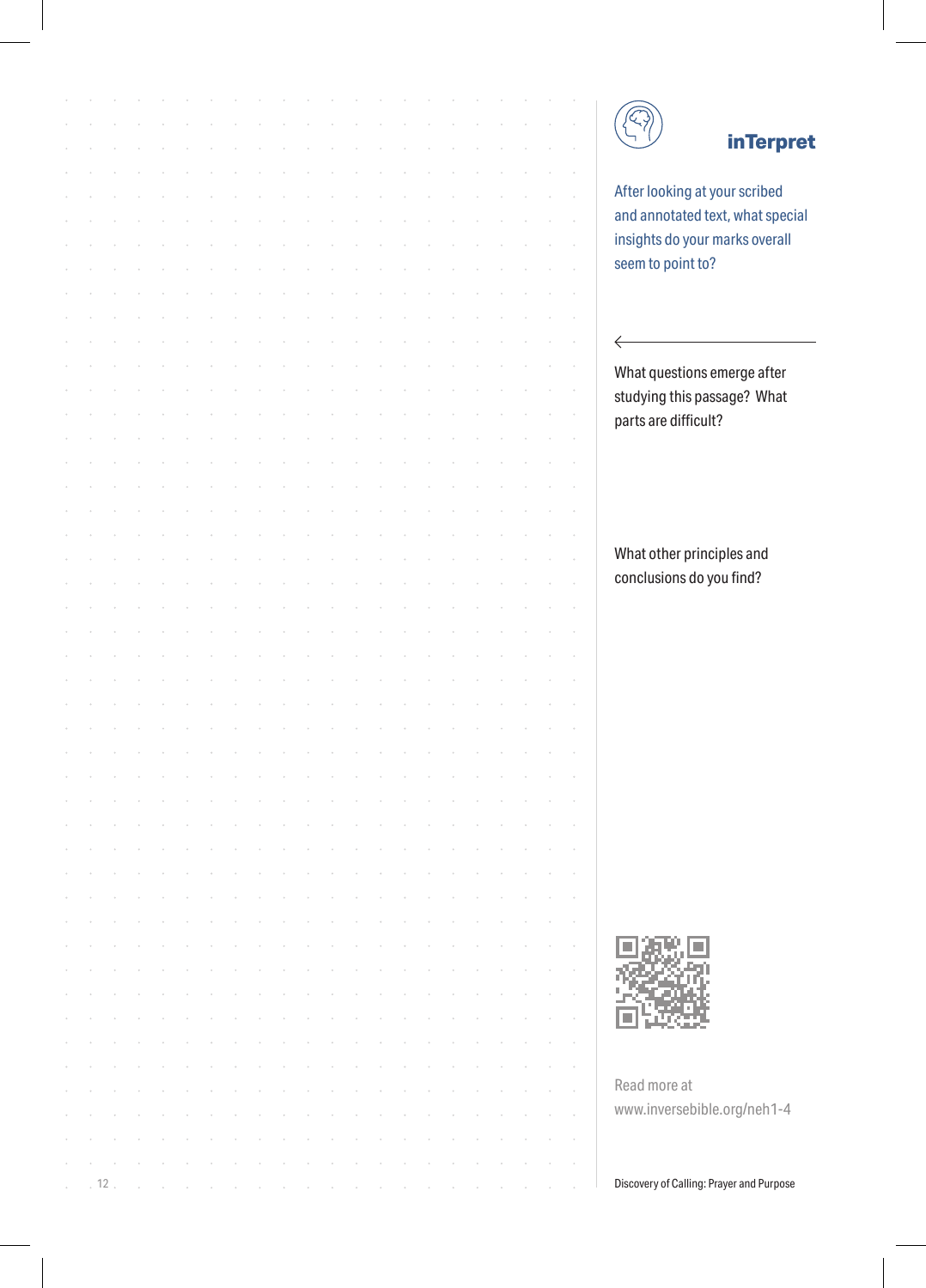# **inSpect**



 $\rightarrow$ 

How do the following verses relate to the primary passage?

Ezra 4:4–24 Leviticus 26:27–45 2 Chronicles 6:26–39

What other verses/promises come to mind in connection with Nehemiah 1?

Review your memorized verse from Nehemiah 1.

Nehemiah Week One 13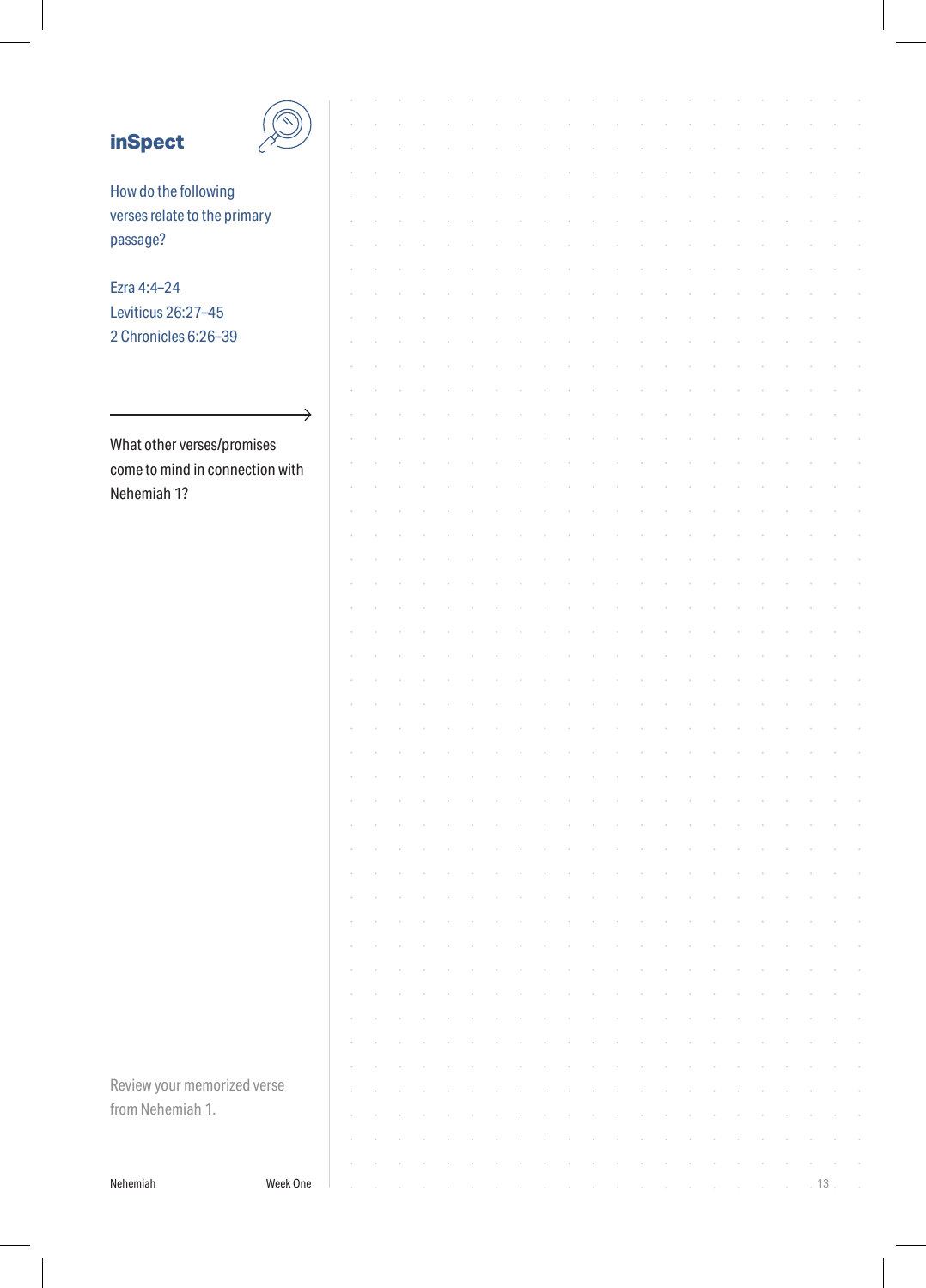|    |  |  |  |  |  |  |  |  |  |  | <b>inVite</b>                            |
|----|--|--|--|--|--|--|--|--|--|--|------------------------------------------|
|    |  |  |  |  |  |  |  |  |  |  |                                          |
|    |  |  |  |  |  |  |  |  |  |  | Meditate on Nehemiah 1 again             |
|    |  |  |  |  |  |  |  |  |  |  | and look for Jesus in the passage.       |
|    |  |  |  |  |  |  |  |  |  |  |                                          |
|    |  |  |  |  |  |  |  |  |  |  |                                          |
|    |  |  |  |  |  |  |  |  |  |  |                                          |
|    |  |  |  |  |  |  |  |  |  |  | $\leftarrow$                             |
|    |  |  |  |  |  |  |  |  |  |  | What parallels do you see                |
|    |  |  |  |  |  |  |  |  |  |  | between Nehemiah's intercession          |
|    |  |  |  |  |  |  |  |  |  |  | and Christ's intercession?               |
|    |  |  |  |  |  |  |  |  |  |  |                                          |
|    |  |  |  |  |  |  |  |  |  |  |                                          |
|    |  |  |  |  |  |  |  |  |  |  |                                          |
|    |  |  |  |  |  |  |  |  |  |  |                                          |
|    |  |  |  |  |  |  |  |  |  |  |                                          |
|    |  |  |  |  |  |  |  |  |  |  | How do you see Jesus differently         |
|    |  |  |  |  |  |  |  |  |  |  | or see Him again?                        |
|    |  |  |  |  |  |  |  |  |  |  |                                          |
|    |  |  |  |  |  |  |  |  |  |  |                                          |
|    |  |  |  |  |  |  |  |  |  |  |                                          |
|    |  |  |  |  |  |  |  |  |  |  |                                          |
|    |  |  |  |  |  |  |  |  |  |  |                                          |
|    |  |  |  |  |  |  |  |  |  |  | Prayer: How do you respond to            |
|    |  |  |  |  |  |  |  |  |  |  | seeing Jesus in this way?                |
|    |  |  |  |  |  |  |  |  |  |  |                                          |
|    |  |  |  |  |  |  |  |  |  |  |                                          |
|    |  |  |  |  |  |  |  |  |  |  |                                          |
|    |  |  |  |  |  |  |  |  |  |  |                                          |
|    |  |  |  |  |  |  |  |  |  |  |                                          |
|    |  |  |  |  |  |  |  |  |  |  |                                          |
|    |  |  |  |  |  |  |  |  |  |  |                                          |
|    |  |  |  |  |  |  |  |  |  |  |                                          |
|    |  |  |  |  |  |  |  |  |  |  |                                          |
|    |  |  |  |  |  |  |  |  |  |  |                                          |
|    |  |  |  |  |  |  |  |  |  |  |                                          |
|    |  |  |  |  |  |  |  |  |  |  |                                          |
|    |  |  |  |  |  |  |  |  |  |  |                                          |
|    |  |  |  |  |  |  |  |  |  |  |                                          |
|    |  |  |  |  |  |  |  |  |  |  |                                          |
|    |  |  |  |  |  |  |  |  |  |  |                                          |
|    |  |  |  |  |  |  |  |  |  |  |                                          |
|    |  |  |  |  |  |  |  |  |  |  | Read more at                             |
|    |  |  |  |  |  |  |  |  |  |  | www.inversebible.org/neh1-6              |
|    |  |  |  |  |  |  |  |  |  |  |                                          |
|    |  |  |  |  |  |  |  |  |  |  |                                          |
| 14 |  |  |  |  |  |  |  |  |  |  | Discovery of Calling: Prayer and Purpose |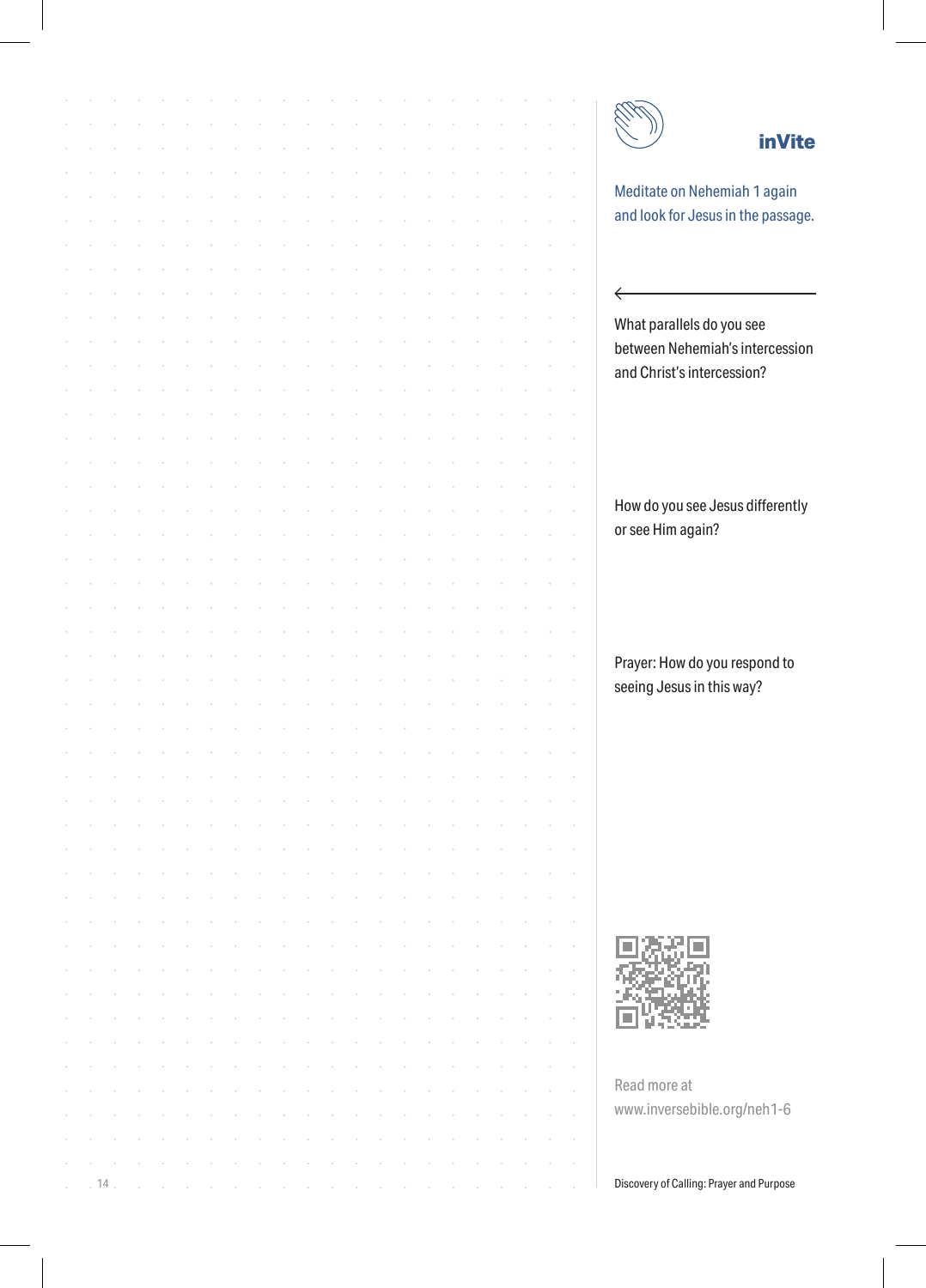## **inSight**



Review your memory verse. How does it apply to your life this week?

As you have studied this week, what personal applications have you been convicted of in your life?

What are practical applications you must make in your school, family, workplace, and church?



Read more inSight from the Spirit of Prophecy at www.inversebible.org/neh1-7

Nehemiah Week One 15